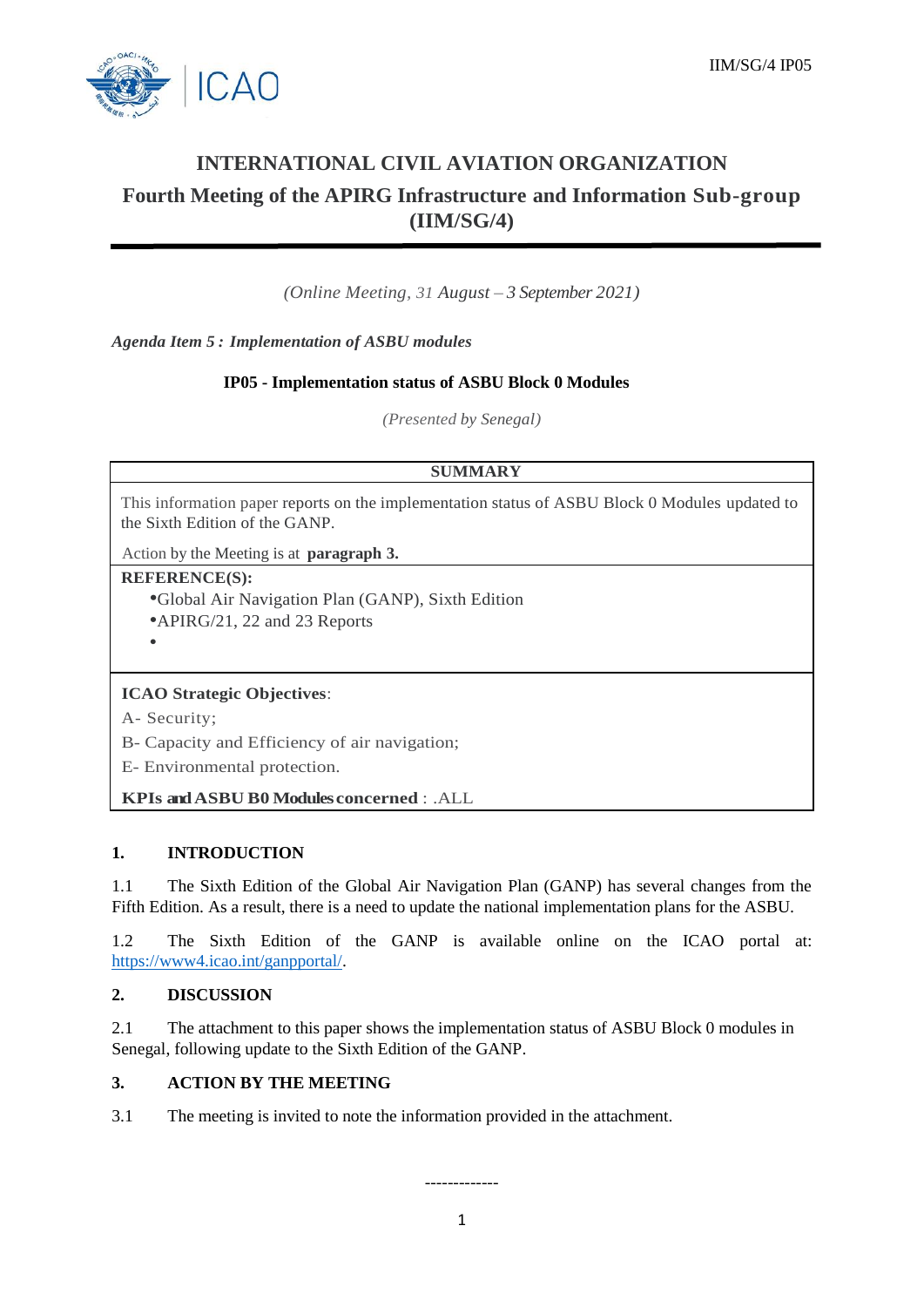# **ATTACHMENT**

# **ASBU BLOCK 0 IMPLENTATION STATUS – SENEGAL**

| <b>AREA</b>        | <b>THREAD</b> | <b>BLOCK 0</b><br><b>ELEMENTS</b> | TITLE OF THE ELEMENTS                                               | Implementation status                                            |
|--------------------|---------------|-----------------------------------|---------------------------------------------------------------------|------------------------------------------------------------------|
|                    | $ACDM*$       | $ACDM-B0/1$                       | <b>Airport CDM Information Sharing</b><br>(ACIS)                    |                                                                  |
|                    |               | $ACDM-B0/2$                       | Integration with ATM network function                               |                                                                  |
| <b>OPERATIONAL</b> | APTA*         | $APTA-B0/1$                       | PBN Approaches (with basic<br>capabilities)                         | RNAV (GNSS) (Baro-VNAV) are implemented at<br>AIDB Airport, 2018 |
|                    |               | $APTA-B0/2$                       | PBN SID and STAR procedures (with<br>basic capabilities)            |                                                                  |
|                    |               | $APTA-B0/3$                       | SBAS/GBAS CAT I precision approach<br>procedures                    |                                                                  |
|                    |               | APTA-B0/4                         | CDO (Basic)                                                         |                                                                  |
|                    |               | $APTA-B0/5$                       | CCO (Basic)                                                         |                                                                  |
|                    |               | $APTA-B0/6$                       | PBN Helicopter Point in Space (PinS)<br>Operations                  |                                                                  |
|                    |               | APTA-B0/7                         | Performance based aerodrome operating<br>minima - Advanced aircraft |                                                                  |
|                    |               | APTA-B0/8                         | Performance based aerodrome operating<br>minima - Basic aircraft    |                                                                  |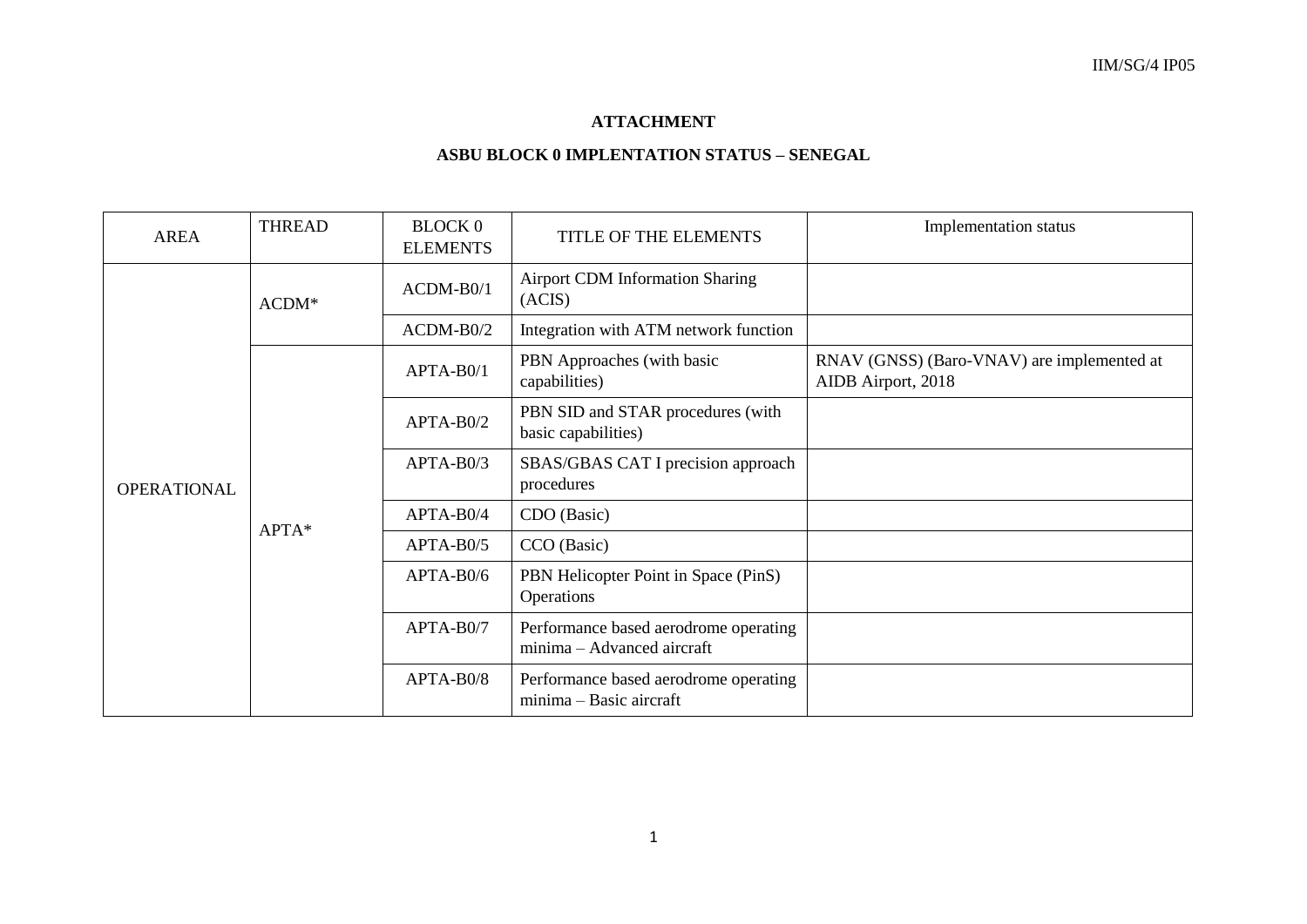| <b>AREA</b> | <b>THREAD</b> | <b>BLOCK 0</b><br><b>ELEMENTS</b> | TITLE OF THE ELEMENTS                                                                           | Implementation status                                                                                                                                                                                                                                                                                                                                                                                                                                                                                     |
|-------------|---------------|-----------------------------------|-------------------------------------------------------------------------------------------------|-----------------------------------------------------------------------------------------------------------------------------------------------------------------------------------------------------------------------------------------------------------------------------------------------------------------------------------------------------------------------------------------------------------------------------------------------------------------------------------------------------------|
|             | FRTO*         | FRTO-B0/1                         | Direct routing (DCT)                                                                            | Implementation elements include :<br>SSR and ADS -B (ground and satellite) allowing<br>direct routing;<br>Preferential trajectories in the Dakar Oceanic FIR<br>through the implementation of AORRA;<br>Implementation of flexible routes in the<br>continental parts of the Dakar FIR;<br>ASECNA strategic plan for the implementation of<br>the PBN in coordination with the National PBN<br>Plan of Senegal;<br>FRA implementation planned for 2020 postponed<br>to 2023 because of Covid-19 pandemic. |
|             |               | FRTO-B0/2                         | Airspace planning and Flexible Use of<br>Airspace (FUA)                                         | Implementation of civil-military coordination to<br>facilitate use of FUA                                                                                                                                                                                                                                                                                                                                                                                                                                 |
|             |               | FRTO-B0/3                         | Pre-validated and coordinated ATS<br>routes to support flight and flow                          |                                                                                                                                                                                                                                                                                                                                                                                                                                                                                                           |
| NOPS*       |               | FRTO-B0/4                         | Basic conflict detection and<br>conformance monitoring                                          |                                                                                                                                                                                                                                                                                                                                                                                                                                                                                                           |
|             |               | NOPS-B0/1                         | Initial integration of collaborative<br>airspace management with air traffic<br>flow management | Study of ATFM implementation in progress                                                                                                                                                                                                                                                                                                                                                                                                                                                                  |
|             |               | $NOPS-B0/2$                       | <b>Collaborative Network Flight Updates</b>                                                     |                                                                                                                                                                                                                                                                                                                                                                                                                                                                                                           |
|             |               | $NOPS-B0/3$                       | <b>Network Operation Planning basic</b><br>features                                             |                                                                                                                                                                                                                                                                                                                                                                                                                                                                                                           |
|             |               | NOPS-B0/4                         | Initial Airport/ATFM slots and A-CDM<br>Network Interface                                       |                                                                                                                                                                                                                                                                                                                                                                                                                                                                                                           |
|             |               | NOPS-B0/5                         | Dynamic ATFM slot allocation                                                                    |                                                                                                                                                                                                                                                                                                                                                                                                                                                                                                           |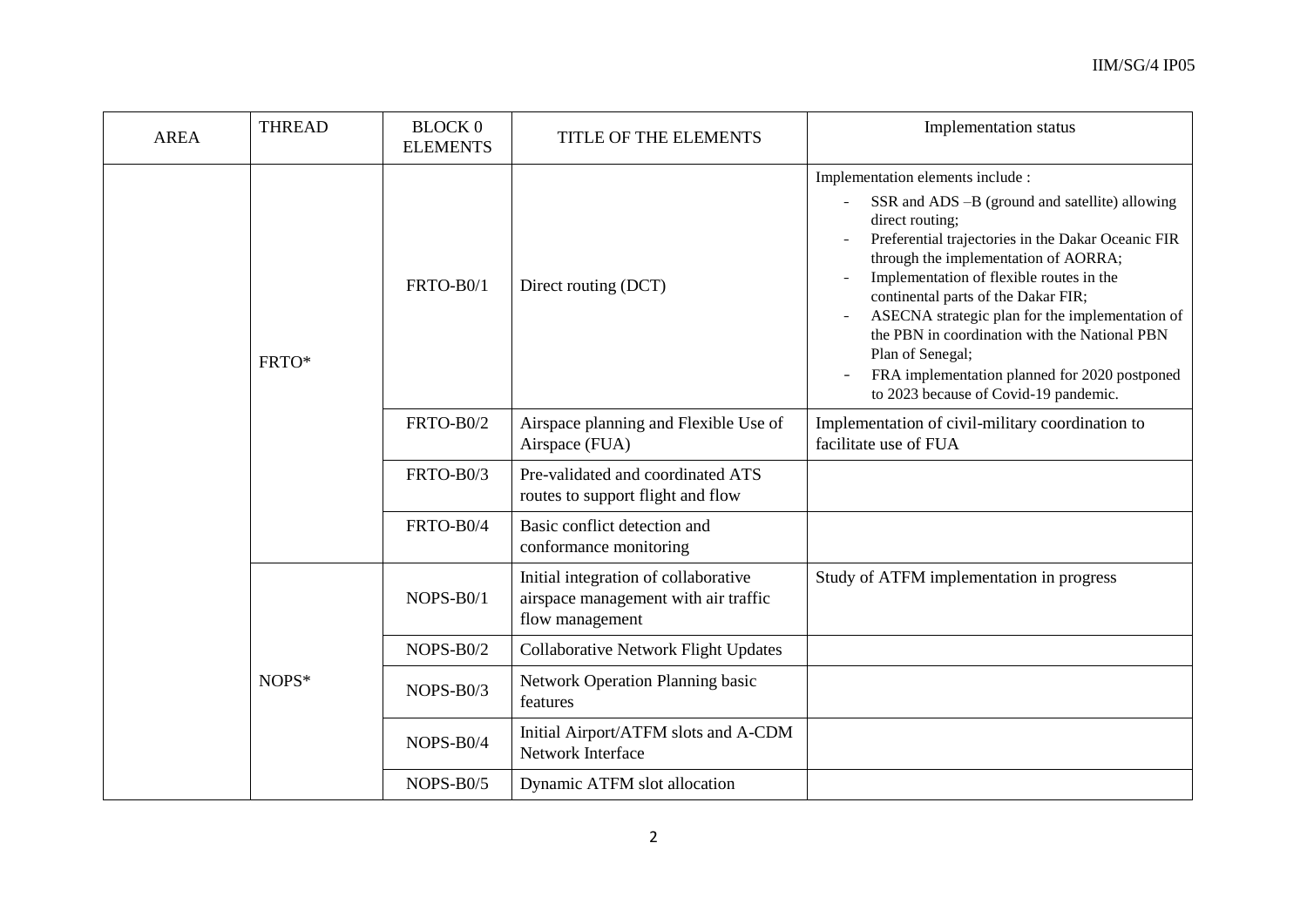| <b>AREA</b> | <b>THREAD</b> | <b>BLOCK 0</b><br><b>ELEMENTS</b> | TITLE OF THE ELEMENTS                                                   | Implementation status                                                                                                                                                             |
|-------------|---------------|-----------------------------------|-------------------------------------------------------------------------|-----------------------------------------------------------------------------------------------------------------------------------------------------------------------------------|
|             | OPFL*         | OPFL-B0/1                         | In Trail Procedure (ITP)                                                |                                                                                                                                                                                   |
|             |               | RSEQ-B0/1                         | Arrival Management                                                      |                                                                                                                                                                                   |
|             | RSEQ*         | RSEQ-B0/2                         | Departure Management                                                    |                                                                                                                                                                                   |
|             |               | RSEQ-B0/3                         | Point merge                                                             |                                                                                                                                                                                   |
|             | SNET*         | SNET-B0/1                         | Short Term Conflict Alert (STCA)                                        | STCA implemented.<br>Dakar ATC Centre is equipped with the automated<br>ATM system TOPSKY having the following<br>functionalities ADS-B /CPDLC, FDPS, FPASD,<br>RDP, SDP.<br>2017 |
|             |               | SNET-B0/2                         | Minimum Safe Altitude Warning<br>(MSAW)                                 | MSAW alerts are implemented.<br>2017                                                                                                                                              |
|             |               | SNET-B0/3                         | Area Proximity Warning (APW)                                            | APW alerts are implemented.<br>2017                                                                                                                                               |
|             |               | SNET-B0/4                         | Approach Path Monitoring (APM)                                          |                                                                                                                                                                                   |
|             | SURF*         | $SURF-B0/1$                       | Basic ATCO tools to manage traffic<br>during ground operations          |                                                                                                                                                                                   |
|             |               | $SURF-B0/2$                       | Comprehensive situational awareness of<br>surface operations            |                                                                                                                                                                                   |
|             |               | $SURF-B0/3$                       | Initial ATCO alerting service for surface<br>operations                 |                                                                                                                                                                                   |
|             | TBO*          | <b>TBO-B0/1</b>                   | Introduction of time-based management<br>within a flow centric approach |                                                                                                                                                                                   |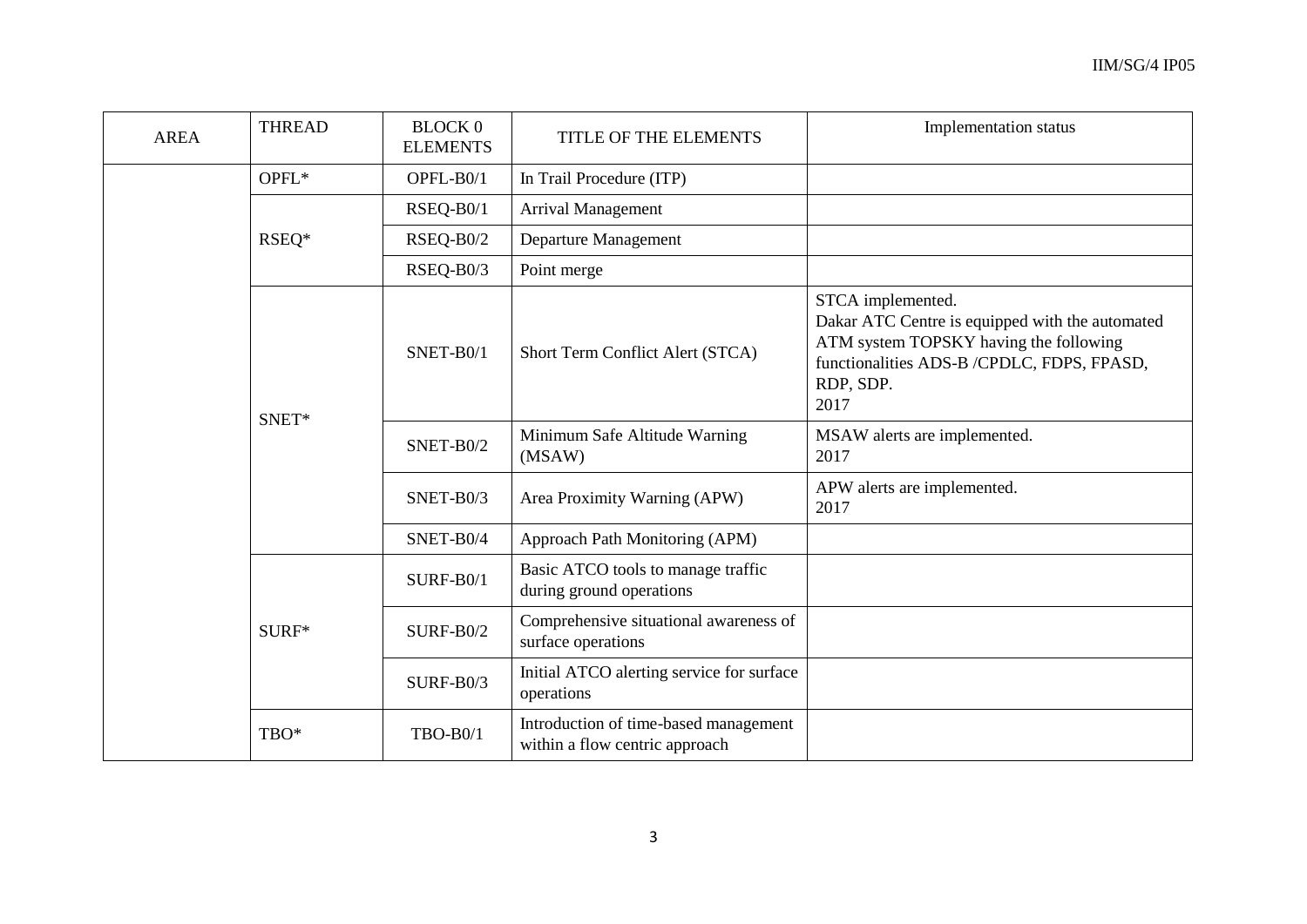| <b>AREA</b>        | <b>THREAD</b> | <b>BLOCK 0</b><br><b>ELEMENTS</b> | TITLE OF THE ELEMENTS                | Implementation status                                                                                                                                                                                                                                                                                                                                                                                                                                                                                                                                                                                                                                                                                                                                                                                                                                                         |
|--------------------|---------------|-----------------------------------|--------------------------------------|-------------------------------------------------------------------------------------------------------------------------------------------------------------------------------------------------------------------------------------------------------------------------------------------------------------------------------------------------------------------------------------------------------------------------------------------------------------------------------------------------------------------------------------------------------------------------------------------------------------------------------------------------------------------------------------------------------------------------------------------------------------------------------------------------------------------------------------------------------------------------------|
| <b>INFORMATION</b> | AMET*         | AMET-B0/1                         | Meteorological observations products | Implemented elements include:<br>- QMS for MET implemented, ISO 9001 V 2015<br>certified.<br>- AWOS system;<br>- Local bulletins (MET REPORT / SPECIAL);<br>- Aerodrome bulletins (METAR / SPECI);<br>- Information about lightning;<br>- Meteorological satellite imagery<br>- Vertical wind and temperature profiles;<br>- Aircraft Weather Report (i.e. ADS-B, AIREP<br>- Reception of WAFCS products in all formats.<br>- Improvement of the monitoring en route through the<br>strengthening of the capacities of the MWOs for the<br>detection and issuance of planned SIGMET, of all the<br>dangerous phenomena not taken into account by the<br>regional centers (VAAC and TCAC).<br>- Wind shear detection system operational at Dakar<br>AIBD/Diass airport.<br>- Storm warning and warning systems in the Dakar<br>continental and Dakar Oceanic FIRs<br>2015-2019 |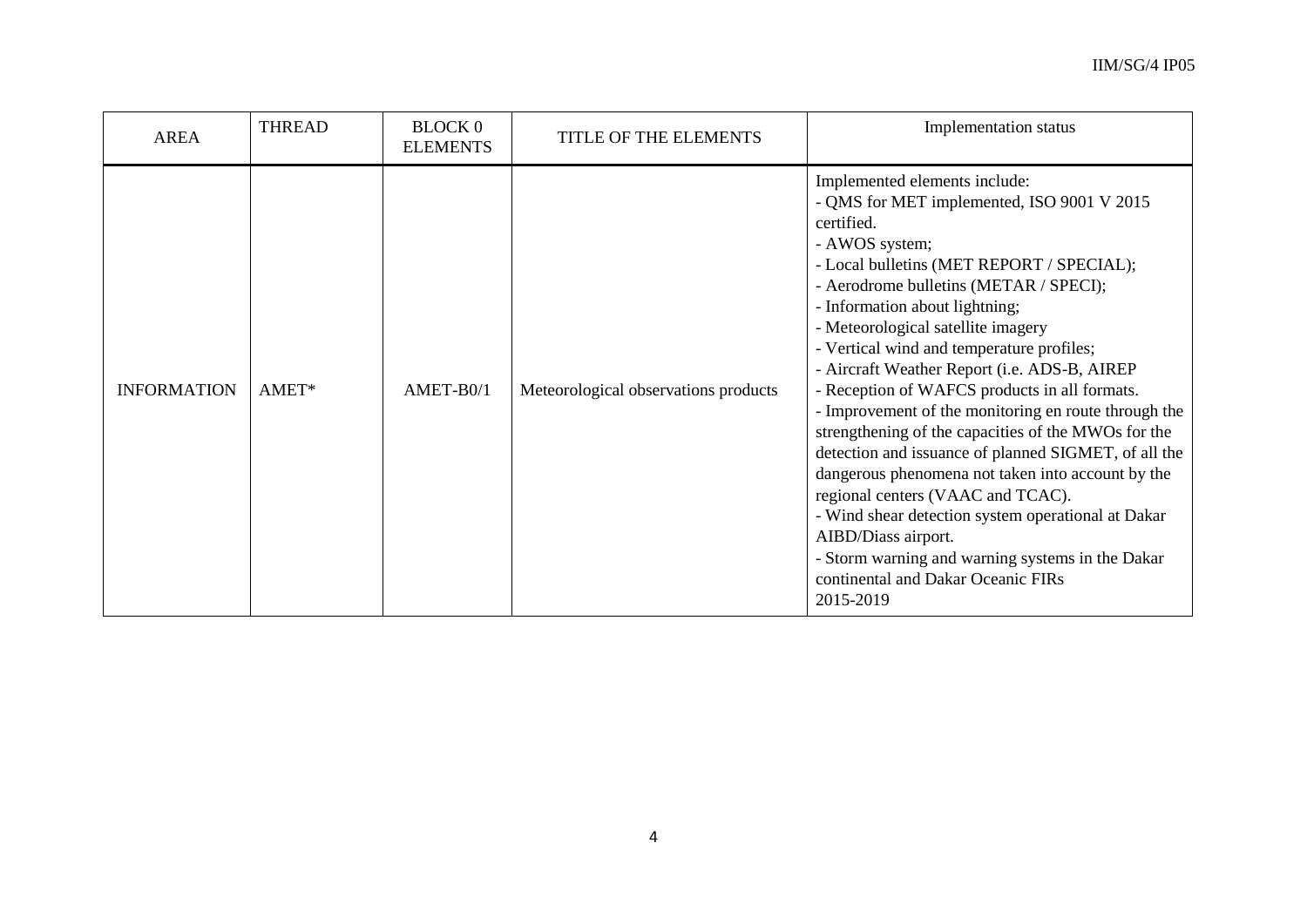| <b>AREA</b>        | <b>THREAD</b> | <b>BLOCK 0</b><br><b>ELEMENTS</b> | TITLE OF THE ELEMENTS                                    | Implementation status                                                                                                                                                                                                                                                                                        |
|--------------------|---------------|-----------------------------------|----------------------------------------------------------|--------------------------------------------------------------------------------------------------------------------------------------------------------------------------------------------------------------------------------------------------------------------------------------------------------------|
|                    |               | AMET-B0/2                         | Meteorological forecast and warning<br>products          | Implementated elements include :<br>World Area Forecast System (WAFS) gridded<br>products<br>Significant Weather (SIGWX)<br>Aerodrome Forecast (TAF)<br><b>Trend Forecast (TREND)</b><br><b>Take-off Forecast</b><br>Volcanic Ash Advisory (VAA)<br><b>SIGMET</b><br>Aerodrome Warning<br>Wind Shear Warning |
|                    |               | AMET-B0/3                         | Climatological and historical<br>meteorological products | Implemented elements include :<br>Aerodrome climatological tables;<br>Aerodrome climatological summaries.                                                                                                                                                                                                    |
|                    |               | AMET-B0/4                         | Dissemination of meteorological<br>products              | Implemented elements include :<br><b>TAC</b><br>Gridded<br>Graphical (i.e., PNG format)<br><b>BUFR</b> code<br>IWXXM (in XML/GML)                                                                                                                                                                            |
|                    | FICE*         | $FICE-B0/1$                       | Automatic basic inter facility data<br>exchange (AIDC)   | ATM systems at AIBD airport have AIDC<br>functionality.<br>AIDC implementation trials are conducted between<br>Dakar and Abidjan.<br>Regional AIDC Implementation Project between<br><b>ASECNA</b> and Roberts FIR.<br>2018-2022                                                                             |
| <b>TECHNOLOGIE</b> | ASUR*         | ASUR-B0/1                         | Automatic Dependent Surveillance -<br>Broadcast (ADS-B)  | Airspace covered 100% by ADS-B since 2020. ADS-B<br>surveillance implemented at Dakar ATC Centre                                                                                                                                                                                                             |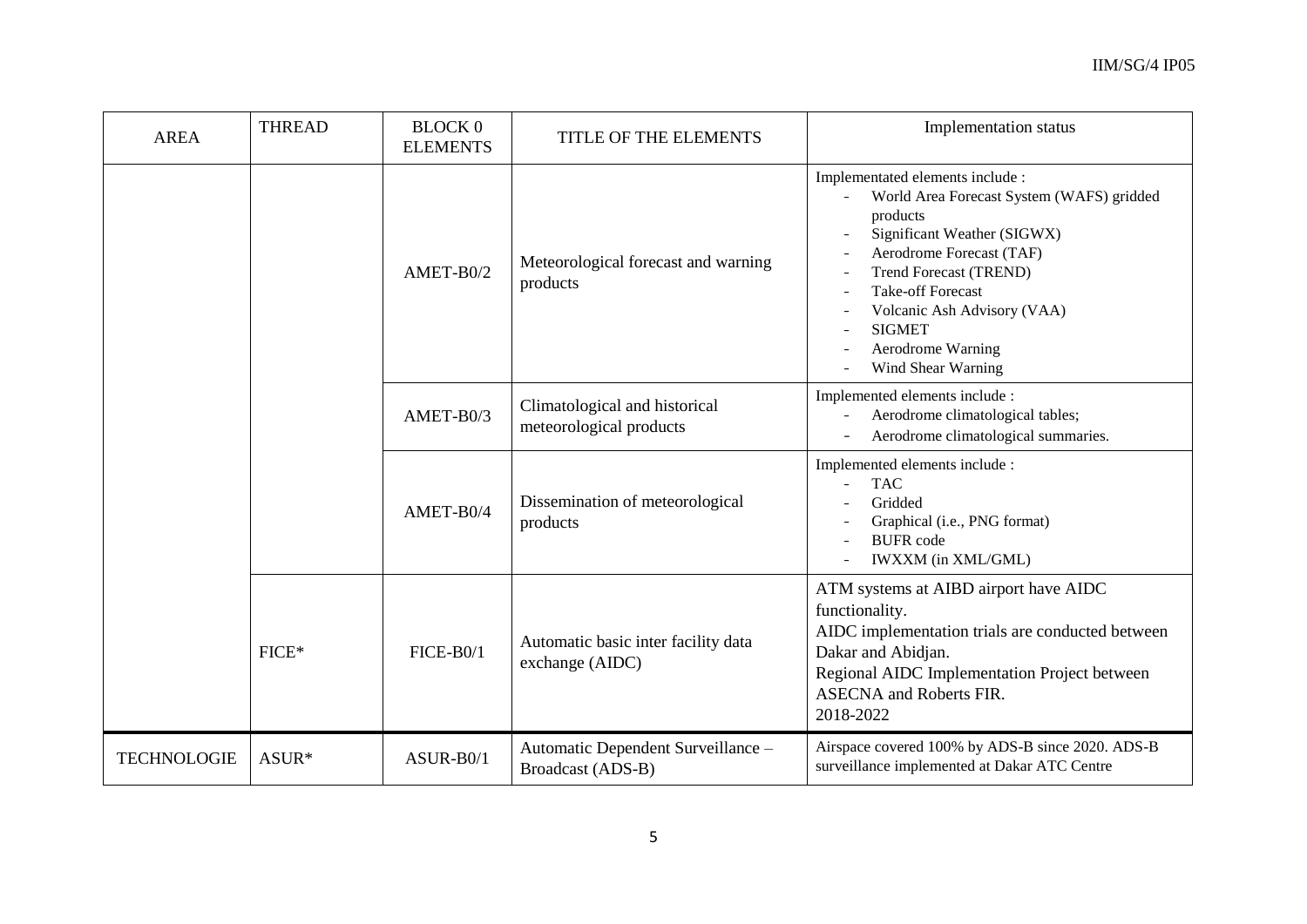| <b>AREA</b> | <b>THREAD</b> | <b>BLOCK 0</b><br><b>ELEMENTS</b> | TITLE OF THE ELEMENTS                                                                     | Implementation status                                                                                        |
|-------------|---------------|-----------------------------------|-------------------------------------------------------------------------------------------|--------------------------------------------------------------------------------------------------------------|
|             |               | $ASUR-B0/2$                       | Multilateration cooperative surveillance<br>systems (MLAT)                                |                                                                                                              |
|             |               | $ASUR-B0/3$                       | Cooperative Surveillance Radar<br>Downlink of Aircraft Parameters (SSR-<br>DAPS)          |                                                                                                              |
|             | <b>COMI</b>   | COMI-B0/1                         | <b>Aircraft Communication Addressing</b><br>and Reporting System (ACARS)                  |                                                                                                              |
|             |               | COMI-B0/2                         | <b>Aeronautical Telecommunication</b><br>Network/Open System Interconnection<br>(ATN/OSI) | The AFI Region has chosen (Conc. APIRG 16/14) to<br>implement the ATN/IPS element that is part of Block<br>1 |
|             |               | $COMI-B0/3$                       | VHF Data Link(VDL) Mode 0/A                                                               |                                                                                                              |
|             |               | COMI-B0/4                         | VHF Data Link(VDL) Mode 2 Basic                                                           |                                                                                                              |
|             |               | $COMI-B0/5$                       | Satellite communications (SATCOM)<br>Class C Data                                         | ADS-C/CPDLC implemented                                                                                      |
|             |               | COMI-B0/6                         | High Frequency Data Link (HFDL)                                                           |                                                                                                              |
|             |               | COMI-B0/7                         | ATS Message Handling System<br>(AMHS)                                                     | AMHS implemented.<br>AIDC implementation tests between DKR et ABJ,<br>2018                                   |
|             | <b>COMS</b>   | $COMS-B0/1$                       | CPDLC (FANS 1/A & ATN B1) for<br>domestic and procedural airspace                         |                                                                                                              |
|             |               | $COMS-B0/2$                       | ADS-C (FANS 1/A) for procedural<br>airspace                                               |                                                                                                              |
|             | <b>NAVS</b>   | NAVS-B0/1                         | <b>Ground Based Augmentation Systems</b><br>(GBAS)                                        |                                                                                                              |
|             |               | NAVS-B0/2                         | <b>Satellite Based Augmentation Systems</b>                                               |                                                                                                              |